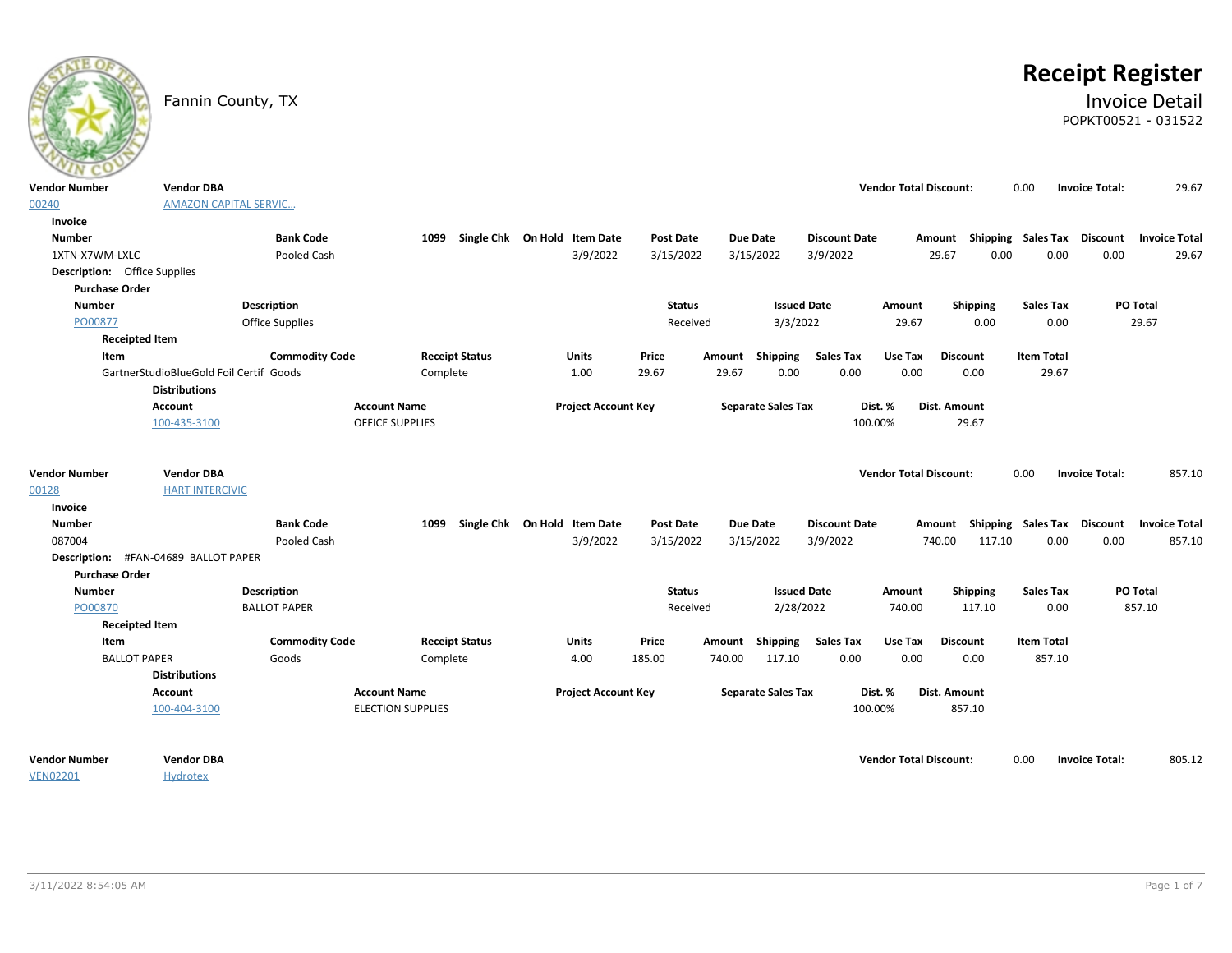| Invoice               |                                                    |                              |                         |                              |                            |                  |        |                           |                      |                               |                 |                 |                           |                       |                      |
|-----------------------|----------------------------------------------------|------------------------------|-------------------------|------------------------------|----------------------------|------------------|--------|---------------------------|----------------------|-------------------------------|-----------------|-----------------|---------------------------|-----------------------|----------------------|
| <b>Number</b>         |                                                    | <b>Bank Code</b>             | 1099                    | Single Chk On Hold Item Date |                            | Post Date        |        | <b>Due Date</b>           | <b>Discount Date</b> |                               |                 |                 | Amount Shipping Sales Tax | Discount              | <b>Invoice Total</b> |
| 472712                |                                                    | Pooled Cash                  | Y                       |                              | 3/10/2022                  | 3/15/2022        |        | 3/15/2022                 | 3/10/2022            |                               | 805.12          | 0.00            | 0.00                      | 0.00                  | 805.12               |
|                       | Description: #625237 PCT 2 POWER KLEEN             |                              |                         |                              |                            |                  |        |                           |                      |                               |                 |                 |                           |                       |                      |
| <b>Purchase Order</b> |                                                    |                              |                         |                              |                            |                  |        |                           |                      |                               |                 |                 |                           |                       |                      |
| <b>Number</b>         |                                                    | <b>Description</b>           |                         |                              |                            | <b>Status</b>    |        |                           | <b>Issued Date</b>   | Amount                        |                 | <b>Shipping</b> | <b>Sales Tax</b>          |                       | PO Total             |
| PO00889               |                                                    | PCT 2 POWER KLEEN            |                         |                              |                            | Received         |        | 3/9/2022                  |                      | 805.12                        |                 | 0.00            | 0.00                      |                       | 805.12               |
|                       | <b>Receipted Item</b>                              |                              |                         |                              |                            |                  |        |                           |                      |                               |                 |                 |                           |                       |                      |
| Item                  |                                                    | <b>Commodity Code</b>        |                         | <b>Receipt Status</b>        | <b>Units</b>               | Price            | Amount | <b>Shipping</b>           | <b>Sales Tax</b>     | Use Tax                       | <b>Discount</b> |                 | <b>Item Total</b>         |                       |                      |
|                       | <b>POWER KLEEN</b>                                 | Goods                        | Complete                |                              | 2.00                       | 402.56           | 805.12 | 0.00                      | 0.00                 | 0.00                          |                 | 0.00            | 805.12                    |                       |                      |
|                       | <b>Distributions</b>                               |                              |                         |                              |                            |                  |        |                           |                      |                               |                 |                 |                           |                       |                      |
|                       | <b>Account</b>                                     |                              | <b>Account Name</b>     |                              | <b>Project Account Key</b> |                  |        | <b>Separate Sales Tax</b> |                      | Dist. %                       | Dist. Amount    |                 |                           |                       |                      |
|                       | 220-622-3400                                       |                              | <b>SHOP SUPPLIES</b>    |                              |                            |                  |        |                           | 100.00%              |                               | 805.12          |                 |                           |                       |                      |
| <b>Vendor Number</b>  | <b>Vendor DBA</b>                                  |                              |                         |                              |                            |                  |        |                           |                      | <b>Vendor Total Discount:</b> |                 |                 | 0.00                      | <b>Invoice Total:</b> | 1,859.20             |
| 00378                 | <b>JPMORGAN CHASE BANK</b>                         |                              |                         |                              |                            |                  |        |                           |                      |                               |                 |                 |                           |                       |                      |
| Invoice               |                                                    |                              |                         |                              |                            |                  |        |                           |                      |                               |                 |                 |                           |                       |                      |
| <b>Number</b>         |                                                    | <b>Bank Code</b>             | 1099                    | Single Chk On Hold Item Date |                            | Post Date        |        | <b>Due Date</b>           | <b>Discount Date</b> |                               |                 |                 | Amount Shipping Sales Tax | <b>Discount</b>       | <b>Invoice Total</b> |
| INV0004630            |                                                    | Pooled Cash                  |                         |                              | 3/9/2022                   | 3/15/2022        |        | 3/15/2022                 | 3/9/2022             |                               | 899.00          | 108.64          | 0.00                      | 0.00                  | 1,007.64             |
| Description: Ammo     |                                                    |                              |                         |                              |                            |                  |        |                           |                      |                               |                 |                 |                           |                       |                      |
| <b>Purchase Order</b> |                                                    |                              |                         |                              |                            |                  |        |                           |                      |                               |                 |                 |                           |                       |                      |
| <b>Number</b>         |                                                    | <b>Description</b>           |                         |                              |                            | <b>Status</b>    |        |                           | <b>Issued Date</b>   | Amount                        |                 | <b>Shipping</b> | Sales Tax                 |                       | <b>PO Total</b>      |
| PO00873               |                                                    | Ammo                         |                         |                              |                            | Received         |        | 3/2/2022                  |                      | 899.00                        |                 | 108.64          | 0.00                      |                       | 1,007.64             |
|                       | <b>Receipted Item</b>                              |                              |                         |                              |                            |                  |        |                           |                      |                               |                 |                 |                           |                       |                      |
| Item                  |                                                    | <b>Commodity Code</b>        | <b>Receipt Status</b>   |                              | Units                      | Price            |        | Amount Shipping           | <b>Sales Tax</b>     | Use Tax                       | <b>Discount</b> |                 | <b>Item Total</b>         |                       |                      |
|                       | P9HST3 9mm HST+P 124 HP 50rd Goods                 |                              | Complete                |                              | 20.00                      | 44.95            | 899.00 | 108.64                    | 0.00                 | 0.00                          |                 | 0.00            | 1,007.64                  |                       |                      |
|                       | <b>Distributions</b>                               |                              |                         |                              |                            |                  |        |                           |                      |                               |                 |                 |                           |                       |                      |
|                       | <b>Account</b>                                     |                              | <b>Account Name</b>     |                              | <b>Project Account Key</b> |                  |        | <b>Separate Sales Tax</b> |                      | Dist. %                       | Dist. Amount    |                 |                           |                       |                      |
|                       | 100-560-3200                                       |                              | <b>WEAPONS SUPPLIES</b> |                              |                            |                  |        |                           | 100.00%              |                               | 1,007.64        |                 |                           |                       |                      |
| Invoice               |                                                    |                              |                         |                              |                            |                  |        |                           |                      |                               |                 |                 |                           |                       |                      |
| <b>Number</b>         |                                                    | <b>Bank Code</b>             | 1099                    | Single Chk On Hold Item Date |                            | <b>Post Date</b> |        | <b>Due Date</b>           | <b>Discount Date</b> |                               |                 |                 | Amount Shipping Sales Tax | Discount              | <b>Invoice Total</b> |
| INV0004633            |                                                    | Pooled Cash                  |                         |                              | 3/10/2022                  | 3/15/2022        |        | 3/15/2022                 | 3/10/2022            |                               | 202.56          | 0.00            | 0.00                      | 0.00                  | 202.56               |
|                       | <b>Description:</b> CRIMINAL JUSTICE BOOK          |                              |                         |                              |                            |                  |        |                           |                      |                               |                 |                 |                           |                       |                      |
| <b>Purchase Order</b> |                                                    |                              |                         |                              |                            |                  |        |                           |                      |                               |                 |                 |                           |                       |                      |
| Number                |                                                    | <b>Description</b>           |                         |                              |                            | <b>Status</b>    |        | <b>Issued Date</b>        |                      | Amount                        |                 | <b>Shipping</b> | <b>Sales Tax</b>          |                       | PO Total             |
| PO00888               |                                                    | <b>CRIMINAL JUSTICE BOOK</b> |                         |                              |                            | Received         |        | 3/9/2022                  |                      | 202.56                        |                 | 0.00            | 0.00                      |                       | 202.56               |
|                       | <b>Receipted Item</b>                              |                              |                         |                              |                            |                  |        |                           |                      |                               |                 |                 |                           |                       |                      |
| Item                  |                                                    | <b>Commodity Code</b>        | <b>Receipt Status</b>   |                              | <b>Units</b>               | Price            |        | Amount Shipping           | <b>Sales Tax</b>     | Use Tax                       | <b>Discount</b> |                 | <b>Item Total</b>         |                       |                      |
|                       | <b>CRIMINAL CODES PLUS</b><br><b>Distributions</b> | Goods                        | Complete                |                              | 1.00                       | 202.56           | 202.56 | 0.00                      | 0.00                 | 0.00                          |                 | 0.00            | 202.56                    |                       |                      |
|                       | <b>Account</b>                                     |                              | <b>Account Name</b>     |                              | <b>Project Account Key</b> |                  |        | <b>Separate Sales Tax</b> |                      | Dist. %                       | Dist. Amount    |                 |                           |                       |                      |
|                       | 100-475-5900                                       |                              | <b>BOOKS</b>            |                              |                            |                  |        |                           | 100.00%              |                               | 202.56          |                 |                           |                       |                      |
|                       |                                                    |                              |                         |                              |                            |                  |        |                           |                      |                               |                 |                 |                           |                       |                      |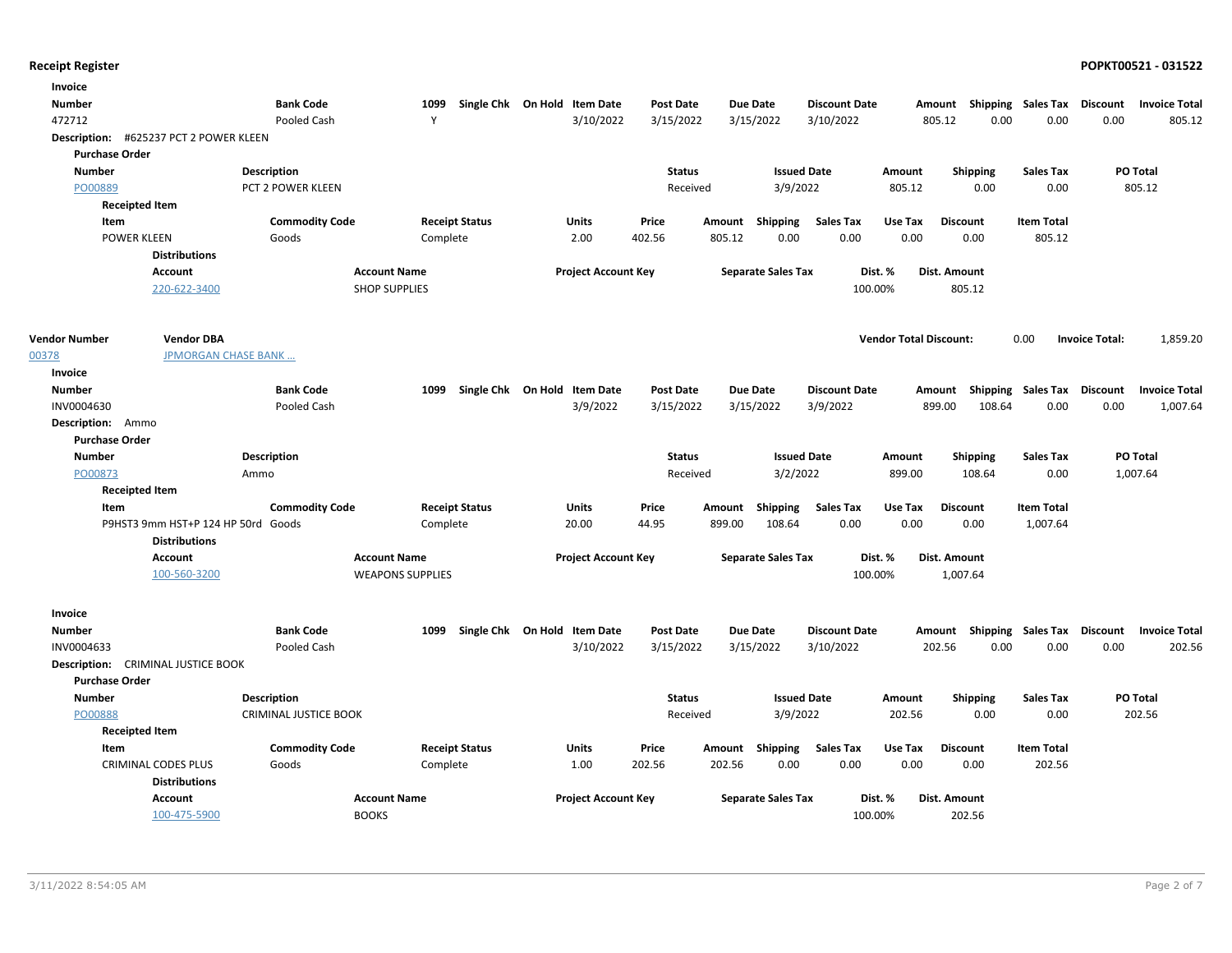| Invoice                             |                                                                |                        |                         |                              |                            |                            |                  |        |                           |                      |                               |                           |                             |                       |                      |
|-------------------------------------|----------------------------------------------------------------|------------------------|-------------------------|------------------------------|----------------------------|----------------------------|------------------|--------|---------------------------|----------------------|-------------------------------|---------------------------|-----------------------------|-----------------------|----------------------|
| <b>Number</b>                       |                                                                | <b>Bank Code</b>       | 1099                    | Single Chk On Hold Item Date |                            |                            | Post Date        |        | <b>Due Date</b>           | <b>Discount Date</b> |                               | Amount Shipping Sales Tax |                             | Discount              | <b>Invoice Total</b> |
| INV0004635                          |                                                                | Pooled Cash            |                         |                              |                            | 3/15/2022                  | 3/15/2022        |        | 3/15/2022                 | 3/15/2022            | 459.00                        | 0.00                      | 0.00                        | 0.00                  | 459.00               |
| Description: Ammo                   |                                                                |                        |                         |                              |                            |                            |                  |        |                           |                      |                               |                           |                             |                       |                      |
| <b>Purchase Order</b>               |                                                                |                        |                         |                              |                            |                            |                  |        |                           |                      |                               |                           |                             |                       |                      |
| <b>Number</b>                       |                                                                | Description            |                         |                              |                            |                            | <b>Status</b>    |        | <b>Issued Date</b>        |                      | Amount                        | <b>Shipping</b>           | <b>Sales Tax</b>            |                       | PO Total             |
| PO00873                             |                                                                | Ammo                   |                         |                              |                            |                            | Received         |        | 3/2/2022                  |                      | 459.00                        | 0.00                      | 0.00                        |                       | 459.00               |
| <b>Receipted Item</b>               |                                                                |                        |                         |                              |                            |                            |                  |        |                           |                      |                               |                           |                             |                       |                      |
| Item                                |                                                                | <b>Commodity Code</b>  |                         | <b>Receipt Status</b>        |                            | Units                      | Price            | Amount | <b>Shipping</b>           | <b>Sales Tax</b>     | Use Tax                       | <b>Discount</b>           | <b>Item Total</b>           |                       |                      |
|                                     | Federal 9mm 124 grain Full Metal Goods<br><b>Distributions</b> |                        | Complete                |                              |                            | 1.00                       | 459.00           | 459.00 | 0.00                      | 0.00                 | 0.00                          | 0.00                      | 459.00                      |                       |                      |
|                                     | <b>Account</b>                                                 |                        | <b>Account Name</b>     |                              |                            | <b>Project Account Key</b> |                  |        | <b>Separate Sales Tax</b> | Dist. %              |                               | Dist. Amount              |                             |                       |                      |
|                                     | 100-560-3200                                                   |                        | <b>WEAPONS SUPPLIES</b> |                              |                            |                            |                  |        |                           | 100.00%              |                               | 459.00                    |                             |                       |                      |
| Invoice                             |                                                                |                        |                         |                              |                            |                            |                  |        |                           |                      |                               |                           |                             |                       |                      |
| <b>Number</b>                       |                                                                | <b>Bank Code</b>       | 1099                    | Single Chk On Hold Item Date |                            |                            | <b>Post Date</b> |        | <b>Due Date</b>           | <b>Discount Date</b> | Amount                        |                           | Shipping Sales Tax Discount |                       | <b>Invoice Total</b> |
| INV0004637                          |                                                                | Pooled Cash            |                         |                              |                            | 3/15/2022                  | 3/15/2022        |        | 3/15/2022                 | 3/15/2022            | 190.00                        | 0.00                      | 0.00                        | 0.00                  | 190.00               |
| Description: MEMBERSHIP DUES        |                                                                |                        |                         |                              |                            |                            |                  |        |                           |                      |                               |                           |                             |                       |                      |
| <b>Purchase Order</b>               |                                                                |                        |                         |                              |                            |                            |                  |        |                           |                      |                               |                           |                             |                       |                      |
| <b>Number</b>                       |                                                                | Description            |                         |                              |                            |                            | <b>Status</b>    |        | <b>Issued Date</b>        |                      | Amount                        | <b>Shipping</b>           | <b>Sales Tax</b>            |                       | PO Total             |
| PO00871                             |                                                                | <b>MEMBERSHIP DUES</b> |                         |                              |                            |                            | Received         |        | 3/1/2022                  |                      | 190.00                        | 0.00                      | 0.00                        |                       | 190.00               |
| <b>Receipted Item</b>               |                                                                |                        |                         |                              |                            |                            |                  |        |                           |                      |                               |                           |                             |                       |                      |
| Item                                |                                                                | <b>Commodity Code</b>  |                         | <b>Receipt Status</b>        |                            | Units                      | Price            | Amount | <b>Shipping</b>           | <b>Sales Tax</b>     | Use Tax                       | <b>Discount</b>           | <b>Item Total</b>           |                       |                      |
|                                     | ANNUAL NIGP MEMBERSHIP DUE Goods                               |                        | Complete                |                              |                            | 1.00                       | 190.00           | 190.00 | 0.00                      | 0.00                 | 0.00                          | 0.00                      | 190.00                      |                       |                      |
|                                     | <b>Distributions</b>                                           |                        |                         |                              |                            |                            |                  |        |                           |                      |                               |                           |                             |                       |                      |
|                                     | <b>Account</b>                                                 |                        | <b>Account Name</b>     |                              |                            | <b>Project Account Key</b> |                  |        | <b>Separate Sales Tax</b> | Dist. %              |                               | Dist. Amount              |                             |                       |                      |
|                                     | 100-496-4810                                                   |                        | <b>DUES</b>             |                              |                            |                            |                  |        |                           | 100.00%              |                               | 190.00                    |                             |                       |                      |
| <b>Vendor Number</b>                | <b>Vendor DBA</b>                                              |                        |                         |                              |                            |                            |                  |        |                           |                      | <b>Vendor Total Discount:</b> |                           | 0.00                        | <b>Invoice Total:</b> | 1,074.58             |
| 00216                               | <b>OFFICE DEPOT</b>                                            |                        |                         |                              |                            |                            |                  |        |                           |                      |                               |                           |                             |                       |                      |
| Invoice                             |                                                                |                        |                         |                              |                            |                            |                  |        |                           |                      |                               |                           |                             |                       |                      |
| <b>Number</b>                       |                                                                | <b>Bank Code</b>       | 1099                    | Single Chk On Hold Item Date |                            |                            | <b>Post Date</b> |        | <b>Due Date</b>           | <b>Discount Date</b> |                               | Amount Shipping Sales Tax |                             | <b>Discount</b>       | <b>Invoice Total</b> |
| 226563895002                        |                                                                | Pooled Cash            |                         |                              |                            | 3/9/2022                   | 3/15/2022        |        | 3/15/2022                 | 3/9/2022             |                               | 0.00<br>27.27             | 0.00                        | 0.00                  | 27.27                |
| <b>Description:</b> Office Supplies |                                                                |                        |                         |                              |                            |                            |                  |        |                           |                      |                               |                           |                             |                       |                      |
| <b>Purchase Order</b>               |                                                                |                        |                         |                              |                            |                            |                  |        |                           |                      |                               |                           |                             |                       |                      |
| <b>Number</b>                       |                                                                | <b>Description</b>     |                         |                              |                            |                            | <b>Status</b>    |        | <b>Issued Date</b>        |                      | Amount                        | <b>Shipping</b>           | <b>Sales Tax</b>            |                       | <b>PO Total</b>      |
| PO00846                             |                                                                | <b>Office Supplies</b> |                         |                              |                            |                            | Received         |        | 1/26/2022                 |                      | 27.27                         | 0.00                      | 0.00                        |                       | 27.27                |
| <b>Receipted Item</b>               |                                                                |                        |                         |                              |                            |                            |                  |        |                           |                      |                               |                           |                             |                       |                      |
| Item                                |                                                                | <b>Commodity Code</b>  |                         | <b>Receipt Status</b>        |                            | <b>Units</b>               | Price            | Amount | Shipping                  | <b>Sales Tax</b>     | Use Tax                       | <b>Discount</b>           | <b>Item Total</b>           |                       |                      |
|                                     | Office Depot Professional Legal Pt Goods                       |                        | Complete                |                              |                            | 3.00                       | 9.09             | 27.27  | 0.00                      | 0.00                 | 0.00                          | 0.00                      | 27.27                       |                       |                      |
|                                     |                                                                |                        |                         |                              | <b>Vendor Part Number:</b> | 625529                     |                  |        |                           |                      |                               |                           |                             |                       |                      |
|                                     | <b>Distributions</b>                                           |                        |                         |                              |                            |                            |                  |        |                           |                      |                               |                           |                             |                       |                      |
|                                     | Account                                                        |                        | <b>Account Name</b>     |                              |                            | <b>Project Account Key</b> |                  |        | <b>Separate Sales Tax</b> | Dist. %              |                               | Dist. Amount              |                             |                       |                      |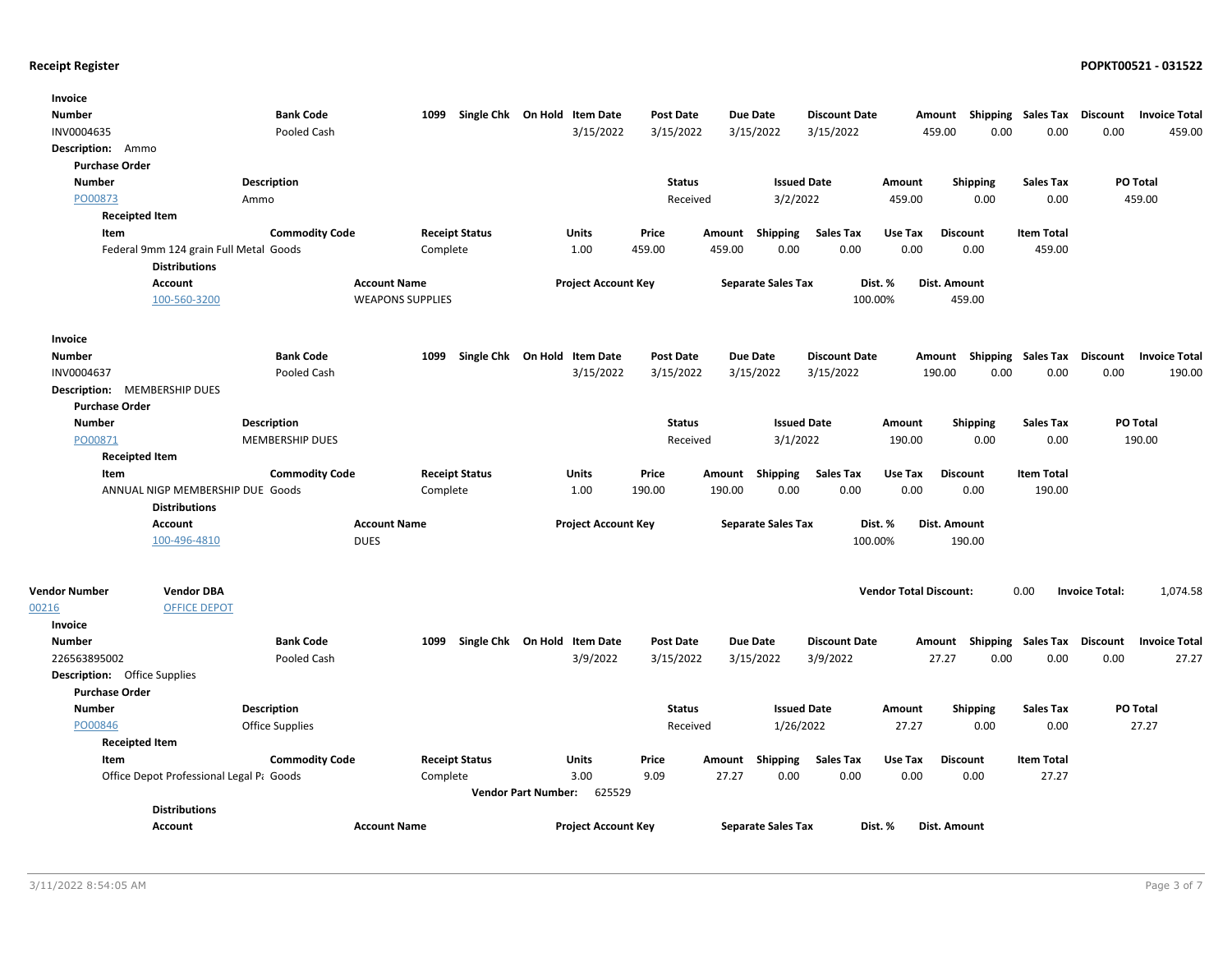```
Receipt Register POPKT00521 - 031522
```

| 100-475-3100                           |                       | OFFICE SUPPLIES        |                              |                  |                    |                           | 100.00%              |         | 27.27           |                             |                 |                      |
|----------------------------------------|-----------------------|------------------------|------------------------------|------------------|--------------------|---------------------------|----------------------|---------|-----------------|-----------------------------|-----------------|----------------------|
| Invoice                                |                       |                        |                              |                  |                    |                           |                      |         |                 |                             |                 |                      |
| Number                                 | <b>Bank Code</b>      | 1099                   | Single Chk On Hold Item Date | <b>Post Date</b> |                    | Due Date                  | <b>Discount Date</b> |         | Amount          | <b>Shipping Sales Tax</b>   | <b>Discount</b> | <b>Invoice Total</b> |
| 226850209001                           | Pooled Cash           |                        | 3/9/2022                     | 3/15/2022        |                    | 3/15/2022                 | 3/9/2022             |         | 110.97<br>0.00  | 0.00                        | 0.00            | 110.97               |
| Description: copier paper              |                       |                        |                              |                  |                    |                           |                      |         |                 |                             |                 |                      |
| <b>Purchase Order</b>                  |                       |                        |                              |                  |                    |                           |                      |         |                 |                             |                 |                      |
| <b>Number</b>                          | <b>Description</b>    |                        |                              | <b>Status</b>    |                    | <b>Issued Date</b>        |                      | Amount  | <b>Shipping</b> | <b>Sales Tax</b>            |                 | PO Total             |
| PO00856                                | copier paper          |                        |                              | Received         |                    | 2/14/2022                 |                      | 110.97  | 0.00            | 0.00                        |                 | 110.97               |
| <b>Receipted Item</b>                  |                       |                        |                              |                  |                    |                           |                      |         |                 |                             |                 |                      |
| Item                                   | <b>Commodity Code</b> | <b>Receipt Status</b>  | Units                        | Price            | Amount             | Shipping                  | <b>Sales Tax</b>     | Use Tax | <b>Discount</b> | <b>Item Total</b>           |                 |                      |
| copier paper                           | Goods                 | Complete               | 3.00                         | 36.99            | 110.97             | 0.00                      | 0.00                 | 0.00    | 0.00            | 110.97                      |                 |                      |
| <b>Distributions</b>                   |                       |                        |                              |                  |                    |                           |                      |         |                 |                             |                 |                      |
| <b>Account</b>                         |                       | <b>Account Name</b>    | <b>Project Account Key</b>   |                  |                    | <b>Separate Sales Tax</b> |                      | Dist. % | Dist. Amount    |                             |                 |                      |
| 121-402-3100                           |                       | <b>OFFICE SUPPLIES</b> |                              |                  |                    |                           | 100.00%              |         | 110.97          |                             |                 |                      |
| Invoice                                |                       |                        |                              |                  |                    |                           |                      |         |                 |                             |                 |                      |
| Number                                 | <b>Bank Code</b>      | 1099                   | Single Chk On Hold Item Date | <b>Post Date</b> |                    | <b>Due Date</b>           | <b>Discount Date</b> |         | Amount          | Shipping Sales Tax Discount |                 | <b>Invoice Total</b> |
| 231982976001                           | Pooled Cash           |                        | 3/9/2022                     | 3/15/2022        |                    | 3/15/2022                 | 3/9/2022             |         | 921.56<br>0.00  | 0.00                        | 0.00            | 921.56               |
| Description: Toner                     |                       |                        |                              |                  |                    |                           |                      |         |                 |                             |                 |                      |
| <b>Purchase Order</b>                  |                       |                        |                              |                  |                    |                           |                      |         |                 |                             |                 |                      |
| <b>Number</b>                          | <b>Description</b>    |                        |                              | <b>Status</b>    |                    | <b>Issued Date</b>        |                      | Amount  | <b>Shipping</b> | <b>Sales Tax</b>            |                 | PO Total             |
| PO00874                                | Toner                 |                        |                              |                  | Partially Received | 3/2/2022                  |                      | 921.56  | 0.00            | 0.00                        |                 | 921.56               |
| <b>Receipted Item</b>                  |                       |                        |                              |                  |                    |                           |                      |         |                 |                             |                 |                      |
| Item                                   | <b>Commodity Code</b> | <b>Receipt Status</b>  | Units                        | Price            | Amount             | Shipping                  | <b>Sales Tax</b>     | Use Tax | <b>Discount</b> | <b>Item Total</b>           |                 |                      |
| 6803494 HP 414X High-Yield Mag Goods   |                       | Complete               | 1.00                         | 246.89           | 246.89             | 0.00                      | 0.00                 | 0.00    | 0.00            | 246.89                      |                 |                      |
| <b>Distributions</b>                   |                       |                        |                              |                  |                    |                           |                      |         |                 |                             |                 |                      |
| Account                                |                       | <b>Account Name</b>    | <b>Project Account Key</b>   |                  |                    | <b>Separate Sales Tax</b> |                      | Dist. % | Dist. Amount    |                             |                 |                      |
| 100-560-3100                           |                       | OFFICE SUPPLIES        |                              |                  |                    |                           | 100.00%              |         | 246.89          |                             |                 |                      |
| <b>Receipted Item</b>                  |                       |                        |                              |                  |                    |                           |                      |         |                 |                             |                 |                      |
| Item                                   | <b>Commodity Code</b> | <b>Receipt Status</b>  | Units                        | Price            | Amount             | Shipping                  | <b>Sales Tax</b>     | Use Tax | <b>Discount</b> | <b>Item Total</b>           |                 |                      |
| 7981833 HP 414X Black High Yielc Goods |                       | Complete               | 1.00                         | 180.89           | 180.89             | 0.00                      | 0.00                 | 0.00    | 0.00            | 180.89                      |                 |                      |
| <b>Distributions</b>                   |                       |                        |                              |                  |                    |                           |                      |         |                 |                             |                 |                      |
| <b>Account</b>                         |                       | <b>Account Name</b>    | <b>Project Account Key</b>   |                  |                    | <b>Separate Sales Tax</b> |                      | Dist. % | Dist. Amount    |                             |                 |                      |
| 100-560-3100                           |                       | OFFICE SUPPLIES        |                              |                  |                    |                           | 100.00%              |         | 180.89          |                             |                 |                      |
| <b>Receipted Item</b>                  |                       |                        |                              |                  |                    |                           |                      |         |                 |                             |                 |                      |
| Item                                   | <b>Commodity Code</b> | <b>Receipt Status</b>  | Units                        | Price            | Amount             | Shipping                  | <b>Sales Tax</b>     | Use Tax | <b>Discount</b> | <b>Item Total</b>           |                 |                      |
| 9140644 HP 414X Yellow High Yie Goods  |                       | Complete               | 1.00                         | 246.89           | 246.89             | 0.00                      | 0.00                 | 0.00    | 0.00            | 246.89                      |                 |                      |
| <b>Distributions</b>                   |                       |                        |                              |                  |                    |                           |                      |         |                 |                             |                 |                      |
| <b>Account</b>                         |                       | <b>Account Name</b>    | <b>Project Account Key</b>   |                  |                    | <b>Separate Sales Tax</b> |                      | Dist. % | Dist. Amount    |                             |                 |                      |
| 100-560-3100                           |                       | OFFICE SUPPLIES        |                              |                  |                    |                           | 100.00%              |         | 246.89          |                             |                 |                      |
| <b>Receipted Item</b>                  |                       |                        |                              |                  |                    |                           |                      |         |                 |                             |                 |                      |
| Item                                   | <b>Commodity Code</b> | <b>Receipt Status</b>  | <b>Units</b>                 | Price            |                    | Amount Shipping           | <b>Sales Tax</b>     | Use Tax | <b>Discount</b> | <b>Item Total</b>           |                 |                      |
| 9441741 HP 414X High-Yield Cyan Goods  |                       | Complete               | 1.00                         | 246.89           | 246.89             | 0.00                      | 0.00                 | 0.00    | 0.00            | 246.89                      |                 |                      |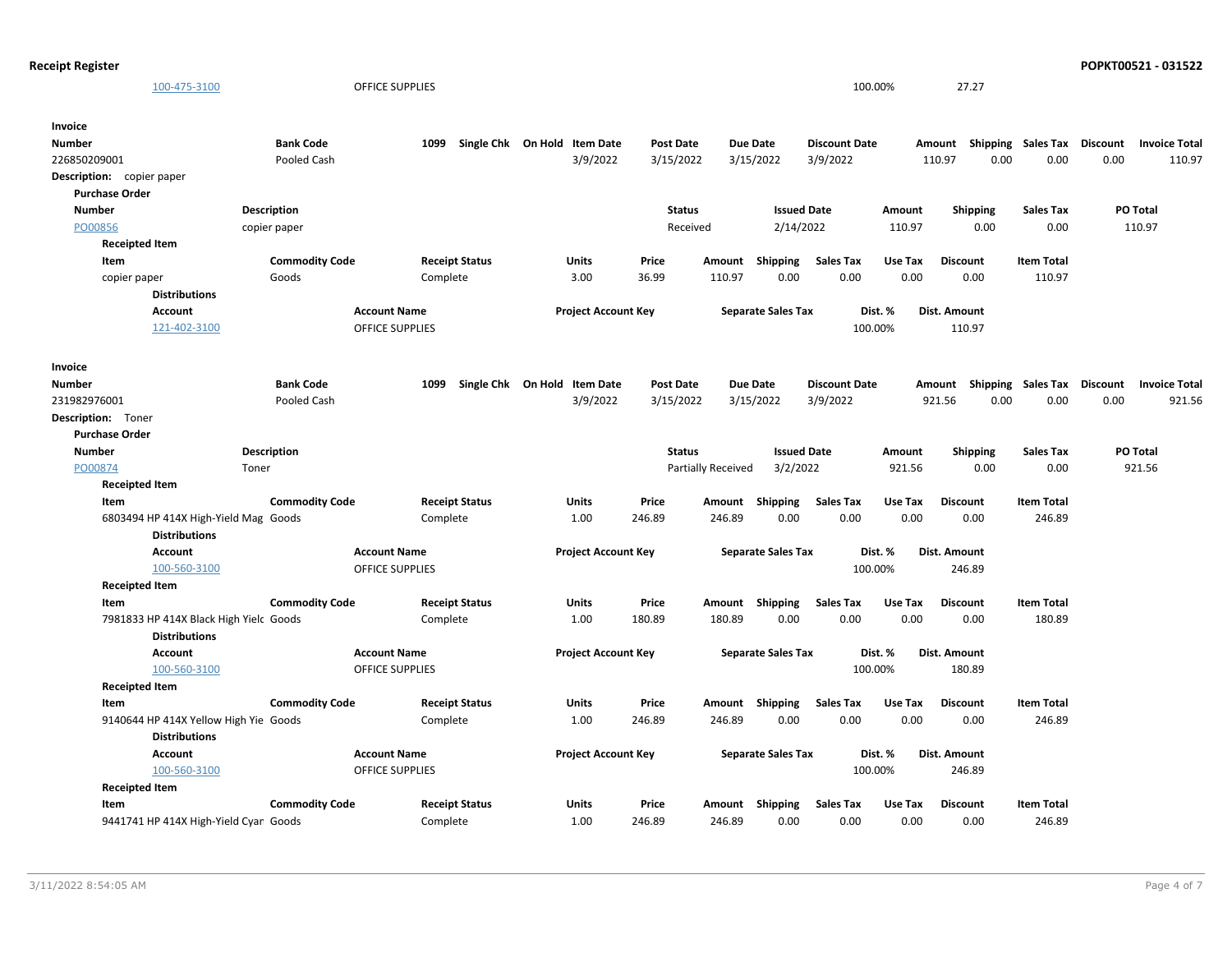|                                         | <b>Distributions</b>                    |                            |                                               |          |                       |                              |                  |                    |                           |                      |                               |                                    |                           |                       |                      |
|-----------------------------------------|-----------------------------------------|----------------------------|-----------------------------------------------|----------|-----------------------|------------------------------|------------------|--------------------|---------------------------|----------------------|-------------------------------|------------------------------------|---------------------------|-----------------------|----------------------|
|                                         | <b>Account</b><br>100-560-3100          |                            | <b>Account Name</b><br><b>OFFICE SUPPLIES</b> |          |                       | <b>Project Account Key</b>   |                  |                    | <b>Separate Sales Tax</b> |                      | Dist. %<br>100.00%            | Dist. Amount<br>246.89             |                           |                       |                      |
| Invoice                                 |                                         |                            |                                               |          |                       |                              |                  |                    |                           |                      |                               |                                    |                           |                       |                      |
| <b>Number</b>                           |                                         | <b>Bank Code</b>           |                                               | 1099     |                       | Single Chk On Hold Item Date | <b>Post Date</b> |                    | <b>Due Date</b>           | <b>Discount Date</b> |                               | Amount Shipping Sales Tax Discount |                           |                       | <b>Invoice Total</b> |
| 232616198001                            |                                         | Pooled Cash                |                                               |          |                       | 3/9/2022                     | 3/15/2022        |                    | 3/15/2022                 | 3/9/2022             |                               | 14.78<br>0.00                      | 0.00                      | 0.00                  | 14.78                |
| <b>Description:</b> Office Supplies     |                                         |                            |                                               |          |                       |                              |                  |                    |                           |                      |                               |                                    |                           |                       |                      |
| <b>Purchase Order</b>                   |                                         |                            |                                               |          |                       |                              |                  |                    |                           |                      |                               |                                    |                           |                       |                      |
| <b>Number</b>                           |                                         | <b>Description</b>         |                                               |          |                       |                              |                  | <b>Status</b>      | <b>Issued Date</b>        |                      | Amount                        | <b>Shipping</b>                    | <b>Sales Tax</b>          |                       | PO Total             |
| PO00879                                 |                                         | <b>Office Supplies</b>     |                                               |          |                       |                              |                  | Partially Received | 3/3/2022                  |                      | 14.78                         | 0.00                               | 0.00                      |                       | 14.78                |
| <b>Receipted Item</b>                   |                                         |                            |                                               |          |                       |                              |                  |                    |                           |                      |                               |                                    |                           |                       |                      |
| Item                                    |                                         | <b>Commodity Code</b>      |                                               |          | <b>Receipt Status</b> | Units                        | Price            |                    | Amount Shipping           | <b>Sales Tax</b>     | Use Tax                       | <b>Discount</b>                    | <b>Item Total</b>         |                       |                      |
|                                         | Tabbies Color-coded Legal Exhibit Goods |                            |                                               | Complete |                       | 2.00                         | 7.39             | 14.78              | 0.00                      | 0.00                 | 0.00                          | 0.00                               | 14.78                     |                       |                      |
|                                         |                                         |                            |                                               |          |                       | Vendor Part Number: 921403   |                  |                    |                           |                      |                               |                                    |                           |                       |                      |
|                                         | <b>Distributions</b>                    |                            |                                               |          |                       |                              |                  |                    |                           |                      |                               |                                    |                           |                       |                      |
|                                         | Account                                 |                            | <b>Account Name</b>                           |          |                       | <b>Project Account Key</b>   |                  |                    | <b>Separate Sales Tax</b> |                      | Dist. %                       | Dist. Amount                       |                           |                       |                      |
|                                         | 100-475-3100                            |                            | <b>OFFICE SUPPLIES</b>                        |          |                       |                              |                  |                    |                           |                      | 100.00%                       | 14.78                              |                           |                       |                      |
|                                         |                                         |                            |                                               |          |                       |                              |                  |                    |                           |                      |                               |                                    |                           |                       |                      |
| <b>Vendor Number</b>                    | <b>Vendor DBA</b>                       |                            |                                               |          |                       |                              |                  |                    |                           |                      | <b>Vendor Total Discount:</b> |                                    | 0.00                      | <b>Invoice Total:</b> | 246.49               |
| 00478                                   | <b>REINERT PAPER &amp; CHEMI</b>        |                            |                                               |          |                       |                              |                  |                    |                           |                      |                               |                                    |                           |                       |                      |
| Invoice                                 |                                         |                            |                                               |          |                       |                              |                  |                    |                           |                      |                               |                                    |                           |                       |                      |
| <b>Number</b>                           |                                         | <b>Bank Code</b>           |                                               | 1099     |                       | Single Chk On Hold Item Date | <b>Post Date</b> |                    | Due Date                  | <b>Discount Date</b> |                               | Amount                             | <b>Shipping Sales Tax</b> | <b>Discount</b>       | <b>Invoice Total</b> |
| 437447                                  |                                         | Pooled Cash                |                                               |          |                       | 3/9/2022                     | 3/15/2022        |                    | 3/15/2022                 | 3/9/2022             |                               | 0.00<br>246.49                     | 0.00                      | 0.00                  | 246.49               |
| <b>Description:</b> JANITORIAL SUPPLIES |                                         |                            |                                               |          |                       |                              |                  |                    |                           |                      |                               |                                    |                           |                       |                      |
| <b>Purchase Order</b>                   |                                         |                            |                                               |          |                       |                              |                  |                    |                           |                      |                               |                                    |                           |                       |                      |
| <b>Number</b>                           |                                         | Description                |                                               |          |                       |                              |                  | <b>Status</b>      | <b>Issued Date</b>        |                      | Amount                        | <b>Shipping</b>                    | <b>Sales Tax</b>          |                       | PO Total             |
| PO00884                                 |                                         | <b>JANITORIAL SUPPLIES</b> |                                               |          |                       |                              |                  | Partially Received | 3/4/2022                  |                      | 28.66                         | 0.00                               | 0.00                      |                       | 28.66                |
| <b>Receipted Item</b>                   |                                         |                            |                                               |          |                       |                              |                  |                    |                           |                      |                               |                                    |                           |                       |                      |
| Item                                    |                                         | <b>Commodity Code</b>      |                                               |          | <b>Receipt Status</b> | Units                        | Price            |                    | Amount Shipping           | <b>Sales Tax</b>     | Use Tax                       | <b>Discount</b>                    | <b>Item Total</b>         |                       |                      |
|                                         | <b>EAST ANNEX - PAPER TOWELS</b>        | Goods                      |                                               | Complete |                       | 1.00                         | 28.66            | 28.66              | 0.00                      | 0.00                 | 0.00                          | 0.00                               | 28.66                     |                       |                      |
|                                         | <b>Distributions</b>                    |                            |                                               |          |                       |                              |                  |                    |                           |                      |                               |                                    |                           |                       |                      |
|                                         | <b>Account</b>                          |                            | <b>Account Name</b>                           |          |                       | <b>Project Account Key</b>   |                  |                    | <b>Separate Sales Tax</b> |                      | Dist. %                       | Dist. Amount                       |                           |                       |                      |
|                                         | 100-511-3320                            |                            | <b>JANITOR SUPPLIES</b>                       |          |                       |                              |                  |                    |                           |                      | 100.00%                       | 28.66                              |                           |                       |                      |
| <b>Purchase Order</b>                   |                                         |                            |                                               |          |                       |                              |                  |                    |                           |                      |                               |                                    |                           |                       |                      |
| <b>Number</b>                           |                                         | <b>Description</b>         |                                               |          |                       |                              |                  | <b>Status</b>      | <b>Issued Date</b>        |                      | Amount                        | <b>Shipping</b>                    | <b>Sales Tax</b>          |                       | PO Total             |
| PO00883                                 |                                         | <b>JANITORIAL SUPPLIES</b> |                                               |          |                       |                              |                  | Received           | 3/4/2022                  |                      | 128.86                        | 0.00                               | 0.00                      |                       | 128.86               |
| <b>Receipted Item</b>                   |                                         |                            |                                               |          |                       |                              |                  |                    |                           |                      |                               |                                    |                           |                       |                      |
| Item                                    |                                         | <b>Commodity Code</b>      |                                               |          | <b>Receipt Status</b> | Units                        | Price            |                    | Amount Shipping           | <b>Sales Tax</b>     | Use Tax                       | <b>Discount</b>                    | <b>Item Total</b>         |                       |                      |
| <b>GLOVES</b>                           |                                         | Goods                      |                                               | Complete |                       | 1.00                         | 14.40            | 14.40              | 0.00                      | 0.00                 | 0.00                          | 0.00                               | 14.40                     |                       |                      |
|                                         | <b>Distributions</b>                    |                            |                                               |          |                       |                              |                  |                    |                           |                      |                               |                                    |                           |                       |                      |
|                                         | Account                                 |                            | <b>Account Name</b>                           |          |                       | <b>Project Account Key</b>   |                  |                    | <b>Separate Sales Tax</b> |                      | Dist. %                       | Dist. Amount                       |                           |                       |                      |
|                                         | 100-513-3320                            |                            | <b>JANITOR SUPPLIES</b>                       |          |                       |                              |                  |                    |                           |                      | 100.00%                       | 14.40                              |                           |                       |                      |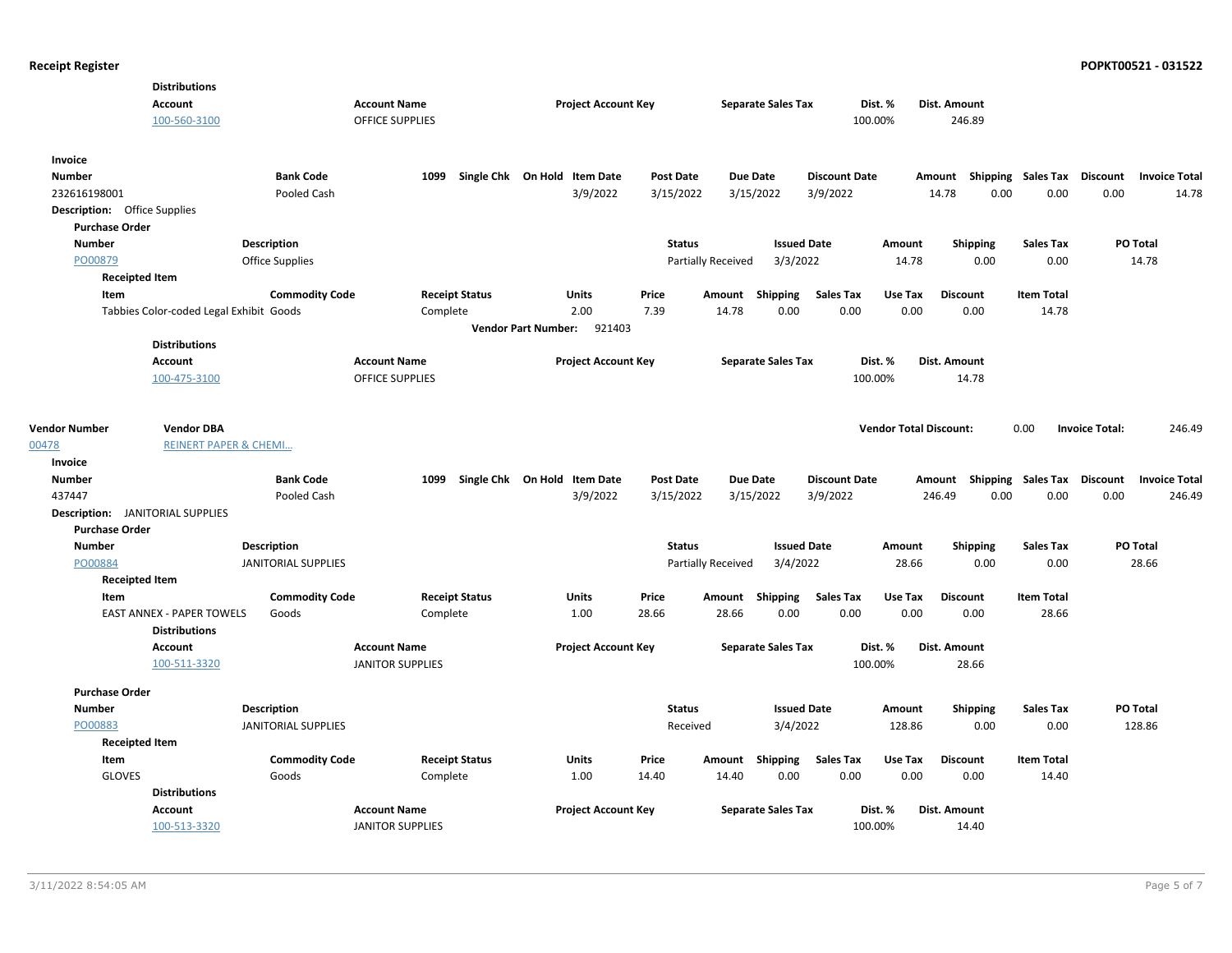|                      | <b>Receipted Item</b>              |                            |                         |                            |       |                         |                           |                  |         |                 |                   |                               |
|----------------------|------------------------------------|----------------------------|-------------------------|----------------------------|-------|-------------------------|---------------------------|------------------|---------|-----------------|-------------------|-------------------------------|
|                      | Item                               | <b>Commodity Code</b>      | <b>Receipt Status</b>   | <b>Units</b>               | Price |                         | Amount Shipping           | <b>Sales Tax</b> | Use Tax | <b>Discount</b> | <b>Item Total</b> |                               |
|                      | <b>JUMBO TOILET TISSUE</b>         | Goods                      | Complete                | 1.00                       | 30.39 | 30.39                   | 0.00                      | 0.00             | 0.00    | 0.00            | 30.39             |                               |
|                      | <b>Distributions</b>               |                            |                         |                            |       |                         |                           |                  |         |                 |                   |                               |
|                      | <b>Account</b>                     |                            | <b>Account Name</b>     | <b>Project Account Key</b> |       |                         | <b>Separate Sales Tax</b> |                  | Dist. % | Dist. Amount    |                   |                               |
|                      | 100-513-3320                       |                            | <b>JANITOR SUPPLIES</b> |                            |       |                         |                           |                  | 100.00% | 30.39           |                   |                               |
|                      | <b>Receipted Item</b>              |                            |                         |                            |       |                         |                           |                  |         |                 |                   |                               |
|                      | Item                               | <b>Commodity Code</b>      | <b>Receipt Status</b>   | <b>Units</b>               | Price |                         | Amount Shipping           | <b>Sales Tax</b> | Use Tax | <b>Discount</b> | <b>Item Total</b> |                               |
|                      | KITCHEN TRASH BAGS                 | Goods                      | Complete                | 1.00                       | 46.94 | 46.94                   | 0.00                      | 0.00             | 0.00    | 0.00            | 46.94             |                               |
|                      | <b>Distributions</b>               |                            |                         |                            |       |                         |                           |                  |         |                 |                   |                               |
|                      | <b>Account</b>                     |                            | <b>Account Name</b>     | <b>Project Account Key</b> |       |                         | <b>Separate Sales Tax</b> |                  | Dist. % | Dist. Amount    |                   |                               |
|                      | 100-513-3320                       |                            | <b>JANITOR SUPPLIES</b> |                            |       |                         |                           |                  | 100.00% | 46.94           |                   |                               |
|                      | <b>Receipted Item</b>              |                            |                         |                            |       |                         |                           |                  |         |                 |                   |                               |
|                      | Item                               | <b>Commodity Code</b>      | <b>Receipt Status</b>   | <b>Units</b>               | Price |                         | Amount Shipping           | <b>Sales Tax</b> | Use Tax | <b>Discount</b> | <b>Item Total</b> |                               |
|                      | SOUTH ANNEX SUPPLIES - TRASH Goods |                            | Complete                | 1.00                       | 37.13 | 37.13                   | 0.00                      | 0.00             | 0.00    | 0.00            | 37.13             |                               |
|                      | <b>Distributions</b>               |                            |                         |                            |       |                         |                           |                  |         |                 |                   |                               |
|                      | <b>Account</b>                     |                            | <b>Account Name</b>     | <b>Project Account Key</b> |       |                         | <b>Separate Sales Tax</b> |                  | Dist. % | Dist. Amount    |                   |                               |
|                      | 100-513-3320                       |                            | <b>JANITOR SUPPLIES</b> |                            |       |                         |                           |                  | 100.00% | 37.13           |                   |                               |
|                      | <b>Purchase Order</b>              |                            |                         |                            |       |                         |                           |                  |         |                 |                   |                               |
| <b>Number</b>        |                                    | <b>Description</b>         |                         |                            |       | <b>Status</b>           | <b>Issued Date</b>        |                  | Amount  | Shipping        | <b>Sales Tax</b>  | PO Total                      |
| PO00884              |                                    | <b>JANITORIAL SUPPLIES</b> |                         |                            |       | Partially Received      | 3/4/2022                  |                  | 24.63   | 0.00            | 0.00              | 24.63                         |
|                      | <b>Receipted Item</b>              |                            |                         |                            |       |                         |                           |                  |         |                 |                   |                               |
|                      | Item                               | <b>Commodity Code</b>      | <b>Receipt Status</b>   | <b>Units</b>               | Price | Amount                  | <b>Shipping</b>           | <b>Sales Tax</b> | Use Tax | <b>Discount</b> | <b>Item Total</b> |                               |
|                      | TRI FOLD TOWELS                    | Goods                      | Complete                | 1.00                       | 24.63 | 24.63                   | 0.00                      | 0.00             | 0.00    | 0.00            | 24.63             |                               |
|                      | <b>Distributions</b>               |                            |                         |                            |       |                         |                           |                  |         |                 |                   |                               |
|                      | Account                            |                            | <b>Account Name</b>     | <b>Project Account Key</b> |       |                         | <b>Separate Sales Tax</b> |                  | Dist. % | Dist. Amount    |                   |                               |
|                      | 100-511-3320                       |                            | <b>JANITOR SUPPLIES</b> |                            |       |                         |                           |                  | 100.00% | 24.63           |                   |                               |
|                      | <b>Purchase Order</b>              |                            |                         |                            |       |                         |                           |                  |         |                 |                   |                               |
| <b>Number</b>        |                                    | <b>Description</b>         |                         |                            |       | <b>Status</b>           | <b>Issued Date</b>        |                  | Amount  | <b>Shipping</b> | <b>Sales Tax</b>  | PO Total                      |
| PO00883              |                                    | <b>JANITORIAL SUPPLIES</b> |                         |                            |       | Received                | 3/4/2022                  |                  | 64.34   | 0.00            | 0.00              | 64.34                         |
|                      | <b>Receipted Item</b>              |                            |                         |                            |       |                         |                           |                  |         |                 |                   |                               |
|                      | Item                               | <b>Commodity Code</b>      | <b>Receipt Status</b>   | Units                      | Price | Amount                  | <b>Shipping</b>           | <b>Sales Tax</b> | Use Tax | <b>Discount</b> | <b>Item Total</b> |                               |
|                      | <b>URINAL GUARDS</b>               | Goods                      | Complete                | 2.00                       | 32.17 | 64.34                   | 0.00                      | 0.00             | 0.00    | 0.00            | 64.34             |                               |
|                      | <b>Distributions</b>               |                            |                         |                            |       |                         |                           |                  |         |                 |                   |                               |
|                      | <b>Account</b>                     |                            | <b>Account Name</b>     | <b>Project Account Key</b> |       |                         | <b>Separate Sales Tax</b> |                  | Dist. % | Dist. Amount    |                   |                               |
|                      | 100-513-3320                       |                            | <b>JANITOR SUPPLIES</b> |                            |       |                         |                           |                  | 100.00% | 64.34           |                   |                               |
|                      |                                    |                            |                         |                            |       |                         |                           |                  |         |                 |                   |                               |
| <b>Packet Totals</b> |                                    |                            |                         |                            |       |                         |                           |                  |         |                 |                   |                               |
| Vendors: 6           | Invoices: 12                       | Purchase Orders: 15        |                         | <b>Amount: 4,646.42</b>    |       | <b>Shipping: 225.74</b> |                           | Tax: 0.00        |         | Discount: 0.00  |                   | <b>Total Amount: 4,872.16</b> |